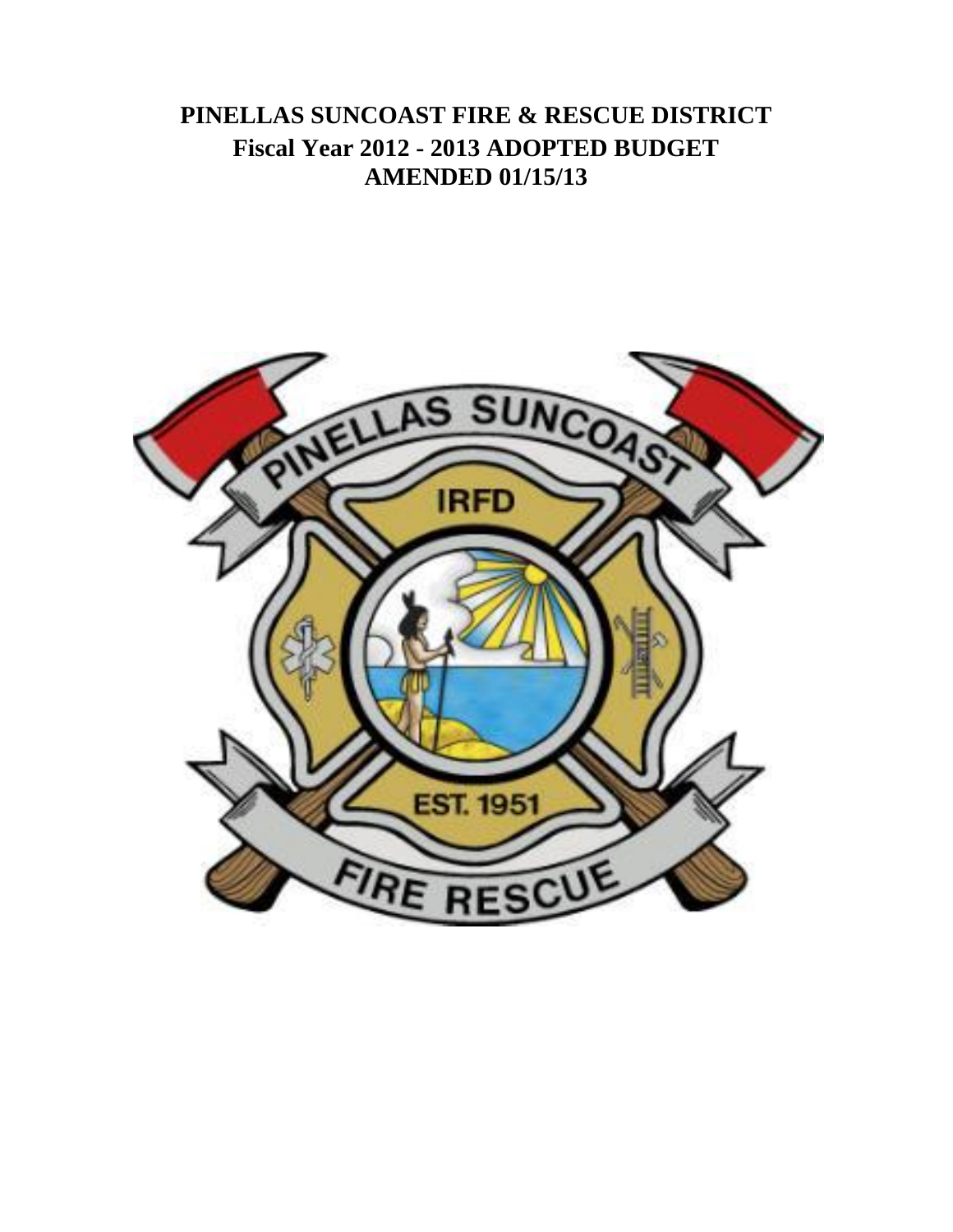# **PINELLAS SUNCOAST FIRE & RESCUE DISTRICT FISCAL YEAR 2012-2013 AMENDED CONSOLIDATED GOVERNMENTAL FUNDS BUDGET EFFECTIVE 01/15/13**

|            |                                                 | <b>Governmental Funds Budget</b> |                 |                    |                    |
|------------|-------------------------------------------------|----------------------------------|-----------------|--------------------|--------------------|
| <b>Ref</b> | <b>Account Category</b>                         | <b>General</b>                   | Capital         | <b>Fiscal Year</b> | <b>Fiscal Year</b> |
|            |                                                 | Fund                             | <b>Projects</b> | 2012-2013          | 2011-2012          |
|            | <b>REVENUES</b>                                 |                                  |                 |                    |                    |
|            | <b>Fire Assessment Fees</b>                     | \$3,598,240                      | \$0             | \$3,598,240        | \$3,500,000        |
| 2.         | <b>EMS</b> Funding                              | \$613,664                        | \$0             | \$613,664          | \$588,966          |
| 3.         | Plan & Inspection Fees                          | \$63,800                         | \$0             | \$63,800           | \$62,003           |
| 4.         | <b>Impact Fees</b>                              | \$0                              | \$62,169        | \$62,169           | \$22,500           |
| 5.         | Interest/Investment Income                      | \$4,574                          | \$1,024         | \$5,598            | \$18,270           |
| 6.         | Miscellaneous Revenues                          | \$0                              | \$0             | \$0                | \$0                |
| 7.         | Capital Project Fund Balance Transfers In       | \$0                              | \$66,828        | \$66,828           | \$0                |
| 8.         | General Revenue Fund Transfers In               | \$0                              | \$0             | \$0                | \$0                |
| 9.         | <b>Refunded Expenses</b>                        | \$47,730                         | \$0             | \$47,730           | \$69,020           |
|            | (Partially Offset by "Expense Reimbursenments") |                                  |                 |                    |                    |
| 10.        | <b>TOTAL REVENUES</b>                           | \$4,328,008                      | \$130,021       | \$4,458,029        | \$4,260,759        |

# **EXPENDITURES**

|     | <b>Public Safety - Fire and EMS:</b>                                |             |           |             |             |
|-----|---------------------------------------------------------------------|-------------|-----------|-------------|-------------|
| 11. | <b>Expense Reimbursements</b>                                       | \$47,730    | \$0       | \$47,730    | \$69,020    |
|     | (Offset by "Refunded Expenses")                                     |             |           |             |             |
| 12. | Personnel Services - Compensation                                   | \$2,425,015 | \$0       | \$2,425,015 | \$2,389,999 |
| 13. | Personnel Services - Benefits                                       | \$1,254,412 | \$0       | \$1,254,412 | \$1,129,835 |
| 14. | <b>Impact Fee Expense</b>                                           | \$0         | \$0       | \$0         |             |
| 15. | <b>Operating Expenses</b>                                           | \$586,394   | \$1,000   | \$587,394   | \$637,358   |
| 16. | Capital Outlay                                                      |             | \$129,372 | \$129,372   |             |
|     | <b>TOTAL EXPENDITURES</b>                                           | \$4,313,552 | \$130,372 | \$4,443,924 | \$4,226,212 |
|     |                                                                     |             |           |             |             |
| 17. | <b>EXCESS (DEFICIENCY) OF REVENUES OVER</b><br>(UNDER) EXPENDITURES | \$14,456    | $(\$351)$ | \$14,105    | \$34,547    |

#### **Fund Balance**

# **Fund Balance Beginning October 1:** 18. Assigned Fund Balance \$1,454,882 \$1,454,882 \$0 19. Unassigned Fund Balance **19. Unassigned Fund Balance (Reserved)** \$717,782 \$717,782 \$1,991,324 \$1,991,324 \$1,991,324 20. Restricted Fund Balance (Reserved) **19. In the South America** South Assemblance of the South Assemblance of South Assemblance of South Assemblance of Reserved) 30 and 30 and 30 and 30 and 30 and 30 and 30 and 30 and 30 21. Restricted Fund Balance (Uneserved)<br>22. **Total Fund Balance Beginning Oct. 1** \$2,172,664 \$302,547 \$2,475,211 \$2,268,987 22. **Total Fund Balance Beginning Oct. 1 \$2,172,664 \$302,547 \$2,475,211 \$2,268,987**

#### **Fund Balance Changes**

# **Assigned Fund Balance:**

| - -<br>24<br>Disposals<br>Reversals<br>tor<br>corr<br>к<br>. | ሶሳ<br>эU | .DU |
|--------------------------------------------------------------|----------|-----|

#### **Unassigned Fund Balance:**

| $\cap \subset$ | Excess Revenue over/(under) Expenses | 15C<br>14.430 |     | \$14,105 |          |
|----------------|--------------------------------------|---------------|-----|----------|----------|
| 26.            | Transfer to Capital Projects Fund    | ሶሰ<br>эU      |     |          | \$0      |
| $\sim$         | ITransfer to General Revenue Income  | \$0           | \$0 | \$0      | ሶስ<br>эU |

### **Fund Balance Ending September 30:**

|     | 28. Assigned Fund Balance                              | \$1,299,366 |           | \$1,299,366 | \$1,293,175 |
|-----|--------------------------------------------------------|-------------|-----------|-------------|-------------|
|     | 29. Unassigned Fund Balance                            | \$887,754   |           | \$887.754   | \$706.216   |
|     | 30. Restricted Fund Balance (Reserved)                 |             | \$150.704 | \$150,704   | \$0         |
|     | 31. Restricted Fund Balance (Uneserved)                |             | \$84.664  | \$84,664    | \$283.143   |
| 32. | Fund Balance Ending September 30 \$2,187,120 \$235,368 |             |           | \$2,422,488 | \$2.282.534 |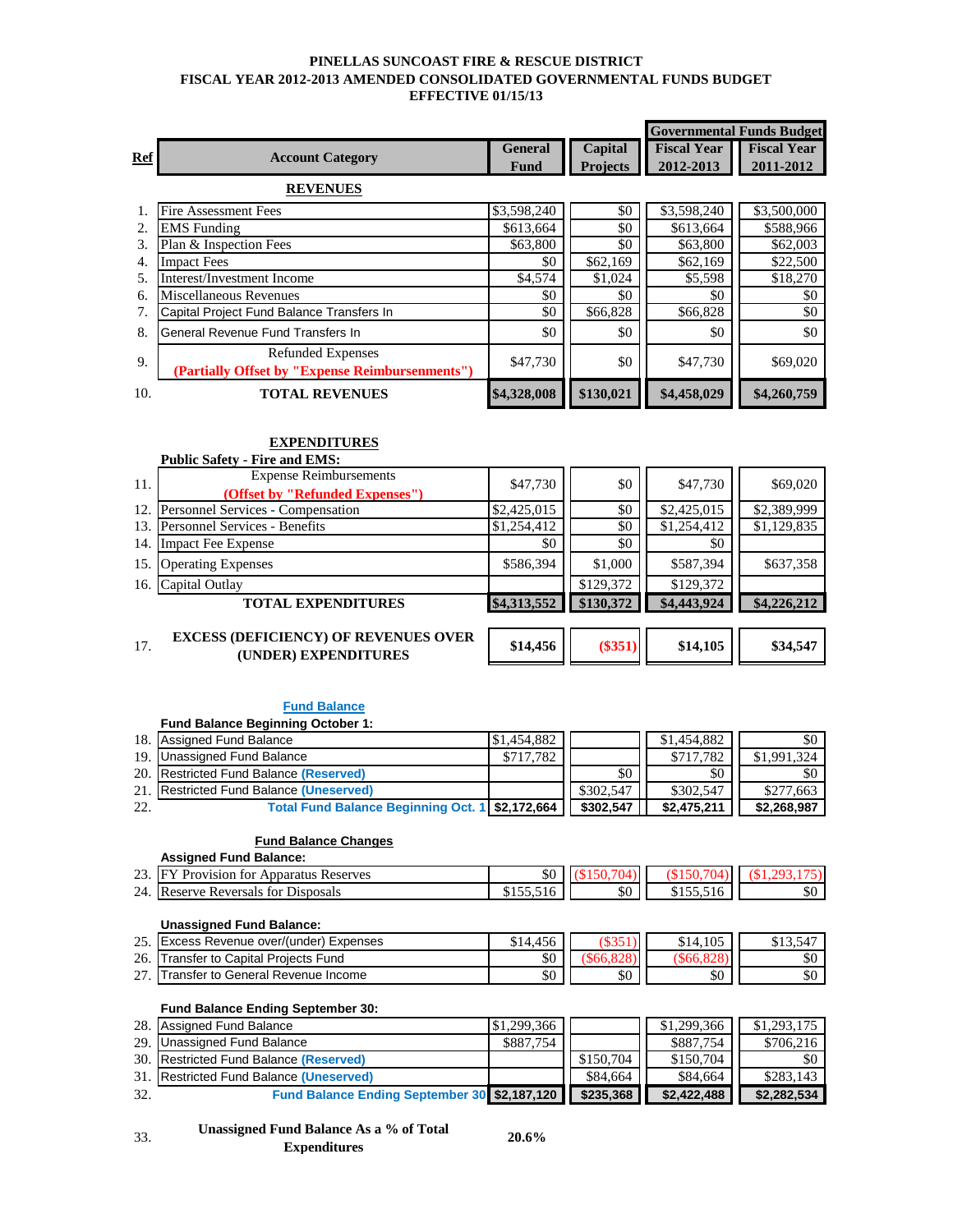# **PINELLAS SUNCOAST FIRE & RESCUE GENERAL REVENUE FUND FY 2012 - 2013 BUDGET AMENDMENT EFFECTIVE 01/15/13**

| <b>Ref</b> |                                           | FY 2011-2012                    |                                 |                                    | FY 2012-2013                                       |                        |
|------------|-------------------------------------------|---------------------------------|---------------------------------|------------------------------------|----------------------------------------------------|------------------------|
|            |                                           | <b>Adopted</b><br><b>Budget</b> | <b>Adopted</b><br><b>Budget</b> | <b>Proposed</b><br>Amend-<br>ments | <b>Proposed</b><br><b>Amended</b><br><b>Budget</b> | 12/31/12<br>Projection |
|            | Revenues:                                 |                                 |                                 |                                    |                                                    |                        |
| 1.         | <b>Fire Assessment Fee</b>                | \$3,500,000                     | \$3,598,240                     | \$0                                | \$3,598,240                                        | \$3,598,240            |
| 2.         | <b>EMS Funding</b>                        | \$588,966                       | \$613,664                       | \$0                                | \$613,664                                          | \$613,664              |
| 3.         | Plan & Inspection Fees                    | \$62,003                        | \$63,800                        | \$0                                | \$63,800                                           | \$64,319               |
| 4.         | Interest/Investment Income                | \$14,290                        | \$4,574                         | \$0                                | \$4,574                                            | \$7,344                |
| 5.         | Miscellaneous Revenues                    | \$0                             | \$0                             | \$0                                | \$0                                                | \$2,500                |
| 6.         | Capital Project Fund Balance Transfers In | \$0                             | \$0                             | \$0                                | \$0                                                | \$0                    |
| 7.         | General Revenue Fund Transfers In         | \$0                             | \$0                             | \$0                                | \$0                                                | \$0                    |
| 8.         | <b>Refunded Expenses</b>                  | \$69,020                        | \$47,730                        | \$0                                | \$47,730                                           | \$57,525               |
| 9.         | <b>Total Revenues</b>                     | \$4,234,279                     | \$4,328,008                     | \$0                                | \$4,328,008                                        | \$4,343,592            |
|            | <b>Expenditures:</b>                      |                                 |                                 |                                    |                                                    |                        |
| 10.        | <b>Expense Reimbursements</b>             | \$69,020                        | \$47,730                        | \$0                                | \$47,730                                           | \$48,635               |
| 11.        | Personnel Services - Compensation         | \$2,389,999                     | \$2,425,015                     | \$0                                | \$2,425,015                                        | \$2,423,683            |
| 12.        | <b>Personnel Services - Benefits</b>      | \$1,129,835                     | \$1,254,412                     | \$0                                | \$1,254,412                                        | \$1,152,980            |
| 13.        | <b>Operating Expenses</b>                 | \$637,358                       | \$586,394                       | \$0                                | \$586,394                                          | \$588,110              |
| 14.        | <b>Total Expenditures</b>                 | \$4,226,212                     | \$4,313,552                     | \$0                                | \$4,313,552                                        | \$4,213,408            |

| <b>Excess of Revenues Over (Under)</b><br><br><b>Expenditures</b> | \$8,067 | \$14.456 | \$0 |  | $$14,456$   \$130,184 |
|-------------------------------------------------------------------|---------|----------|-----|--|-----------------------|
|-------------------------------------------------------------------|---------|----------|-----|--|-----------------------|

# **Fund Balance**

| <b>Fund Balance Beginning October 1:</b>                |  |
|---------------------------------------------------------|--|
| $\sim$ $\sim$ $\sim$ $\sim$ $\sim$ $\sim$ $\sim$ $\sim$ |  |

| 16. Assigned Fund Balance                  | \$0 I I        | \$1.454.882 <b>I</b> |               | \$0   \$1,454,882     \$1,454,882         |
|--------------------------------------------|----------------|----------------------|---------------|-------------------------------------------|
| 17. Unassigned Fund Balance                | \$1.991.324 II | \$717.782            | \$717.782 III | S717.782 I                                |
| <b>Total Fund Balance Beginning Oct. 1</b> | \$1,991,324 II | \$2.172.664          |               | $$0 \mid $2,172,664 \mid $2,172,664 \mid$ |

#### **Fund Balance Changes**

| <b>Assigned Fund Balance:</b>           |     |     |           |           |         |
|-----------------------------------------|-----|-----|-----------|-----------|---------|
| 18. FY Provision for Apparatus Reserves |     | \$0 | \$0       | \$0       | ጦ<br>ა∪ |
| 19<br>. Reserve Reversals for Disposals | \$0 | \$0 | \$155.516 | \$155.516 | \$0     |

## **Unassigned Fund Balance:**

|           | 20. Excess Revenue over/(under) Expenses | \$8.067  | \$14.456 | \$0   | \$14,456 | \$130.184 |
|-----------|------------------------------------------|----------|----------|-------|----------|-----------|
| $^{\sim}$ | Transfer to Capital Proiects Fund        | \$0      |          | \$47. | \$0      | \$0       |
| $\sim$    | Transfer to General Revenue Income       | ሶሰ<br>ΦU | \$0      | \$0   | \$0      | \$0       |

#### **Fund Balance Ending September 30:**

|     | 23. Assigned Fund Balance               | \$1.293.175 |             |                       |                                     | $$1,454,882$ (\$155,516) \$1,299,366   \$1,454,882 |
|-----|-----------------------------------------|-------------|-------------|-----------------------|-------------------------------------|----------------------------------------------------|
|     | 24. Unassigned Fund Balance             | \$706.216   |             | \$684.865   \$202.889 | \$887.754 L                         | \$847.966                                          |
| 25. | <b>Fund Balance Ending September 30</b> | \$1,999,391 | \$2.139.747 |                       | $$47,373$ $$2,187,120$ $$2,302,848$ |                                                    |